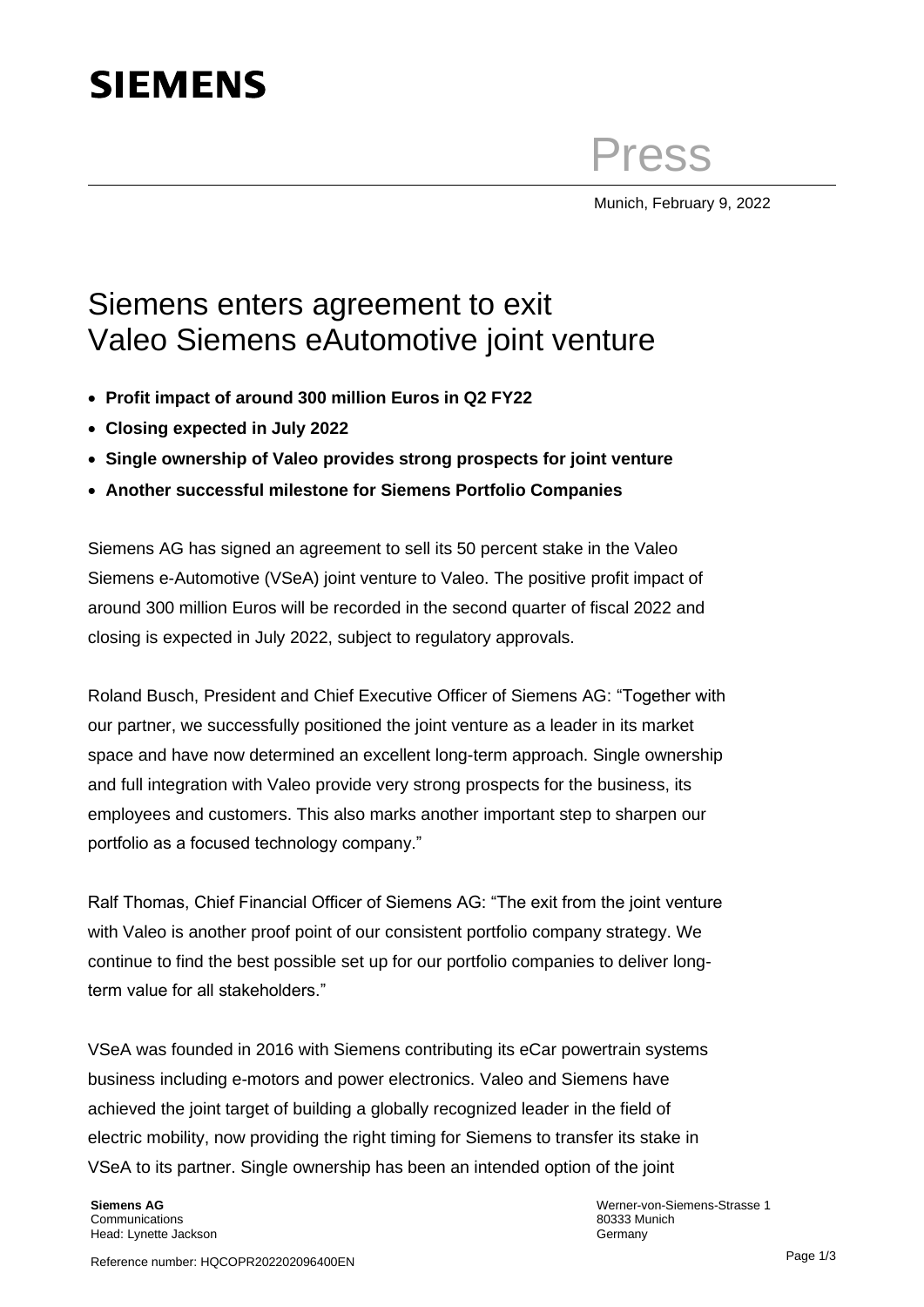venture for both sides from the beginning and will now support the future development of the business under the sole shareholding of Valeo going forward.

This press release is available at<https://sie.ag/3GC8K7Q>

Follow us on Twitter at [www.twitter.com/siemens\\_press](http://www.twitter.com/siemens_press)

### **Contact for journalists:**

Florian Martens

Phone: +49 162 2306627; e-mail: [florian.martens@siemens.com](mailto:florian.martens@siemens.com)

### Wolfram Trost

Phone: +49 174 1551859; e-mail: [wolfram.trost@siemens.com](mailto:wolfram.trost@siemens.com)

**Siemens AG** (Berlin and Munich) is a technology company focused on industry, infrastructure, transport, and healthcare. From more resource-efficient factories, resilient supply chains, and smarter buildings and grids, to cleaner and more comfortable transportation as well as advanced healthcare, the company creates technology with purpose adding real value for customers. By combining the real and the digital worlds, Siemens empowers its customers to transform their industries and markets, helping them to transform the everyday for billions of people. Siemens also owns a majority stake in the publicly listed company Siemens Healthineers, a globally leading medical technology provider shaping the future of healthcare. In addition, Siemens holds a minority stake in Siemens Energy, a global leader in the transmission and generation of electrical power.

In fiscal 2021, which ended on September 30, 2021, the Siemens Group generated revenue of €62.3 billion and net income of €6.7 billion. As of September 30, 2021, the company had around 303,000 employees worldwide. Further information is available on the Internet at [www.siemens.com.](http://www.siemens.com/)

#### **Forward looking statement**

This document contains statements related to our future business and financial performance and future events or developments involving Siemens that may constitute forward-looking statements. These statements may be identified by words such as "expect," "look forward to," "anticipate," "intend," "plan," "believe," "seek," "estimate," "will," "project" or words of similar meaning. We may also make forward-looking statements in other reports, in prospectuses, in presentations, in material delivered to shareholders and in press releases. In addition, our representatives may from time to time make oral forward-looking statements. Such statements are based on the current expectations and certain assumptions of Siemens' management, of which many are beyond Siemens' control. These are subject to a number of risks, uncertainties and factors, including, but not limited to, those described in disclosures, in particular in the chapter Report on expected developments and associated material opportunities and risks in the Combined Management Report of the Siemens Report (siemens.com/siemensreport). Should one or more of these risks or uncertainties materialize, should decisions, assessments or requirements of regulatory authorities deviate from our expectations, should events of force majeure, such as pandemics, occur or should underlying expectations including future events occur at a later date or not at all or assumptions prove incorrect, actual results, performance or achievements of Siemens may (negatively or positively) vary materially from those described explicitly or implicitly in the relevant forward-looking statement. Siemens neither intends, nor assumes any obligation, to update or revise these forward-looking statements in light of developments which differ from those anticipated.